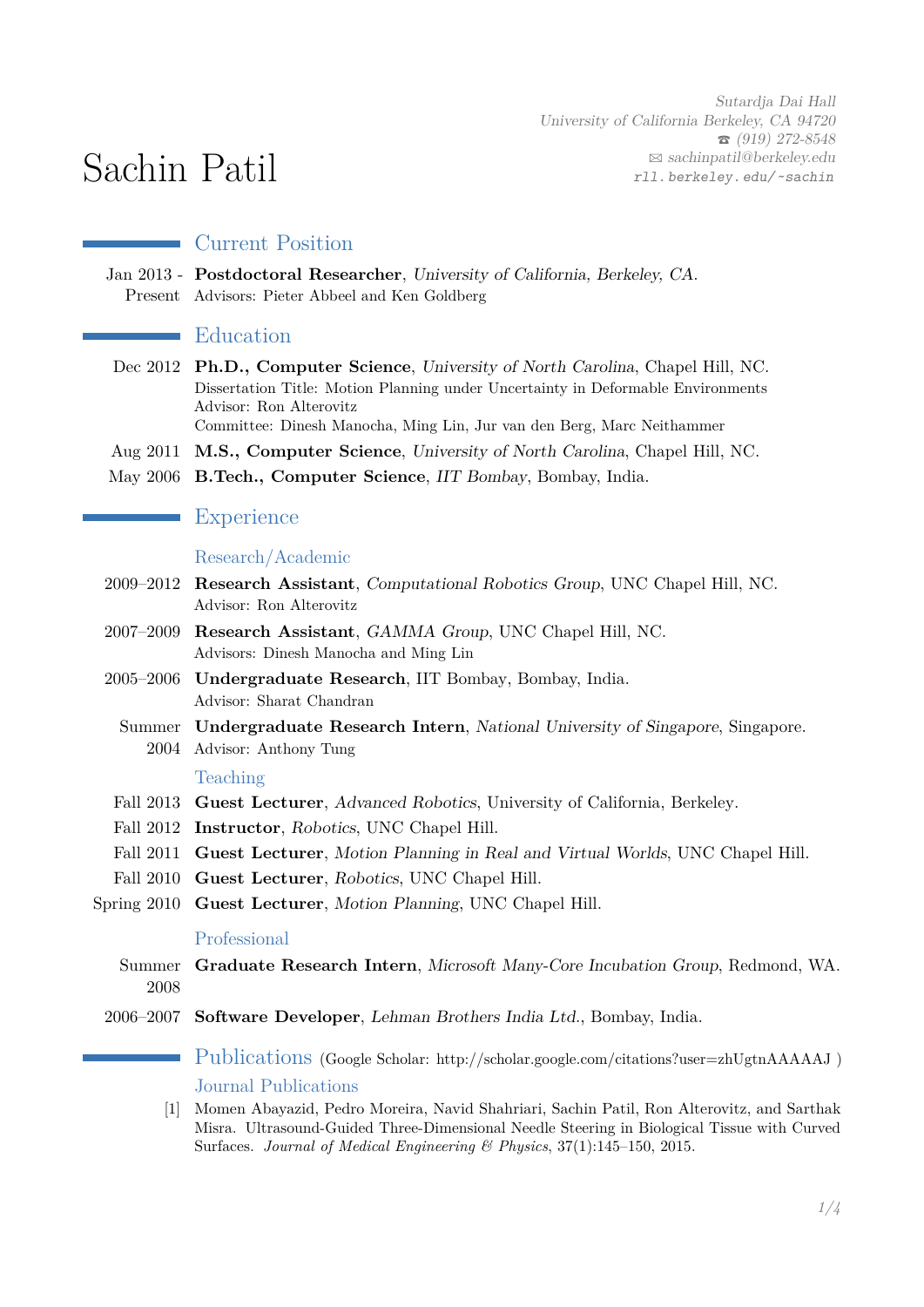- [2] Ben Kehoe, Sachin Patil, Pieter Abbeel, and Ken Goldberg. A Survey of Research on Cloud Robotics and Automation. *IEEE Transactions on Automation Science and Engineering (T-ASE)*, [to appear] 2015.
- [3] Ben Kehoe, Deepak Warrier, Sachin Patil, and Ken Goldberg. Cloud-Based Grasp Analysis and Planning for Toleranced Parts Using Parallelized Monte Carlo Sampling. *IEEE Transactions on Automation Science and Engineering (T-ASE)*, [to appear] 2015.
- [4] Sachin Patil, Jia Pan, Pieter Abbeel, and Ken Goldberg. Planning Curvature and Torsion Constrained Ribbons in 3D with Application to Intracavitary Brachytherapy. *IEEE Transactions on Automation Science and Engineering (T-ASE)*, [to appear] 2015.
- [5] Wen Sun, Sachin Patil, and Ron Alterovitz. High-Frequency Replanning Under Uncertainty Using Parallel Sampling-Based Motion Planning. *IEEE Transactions on Robotics (T-RO)*, 31(1):104–116, 2015.
- [6] Momen Abayazid, Gustaaf Vrooijink, Sachin Patil, Ron Alterovitz, and Sarthak Misra. Experimental Evaluation of Ultrasound-Guided 3D Needle Steering in Biological Tissue. *International Journal of Computer Assisted Radiology and Surgery (IJCARS)*, 9(6):931–939, 2014.
- [7] Sachin Patil, Jessica Burgner, Robert J. Webster III, and Ron Alterovitz. Needle Steering in 3D via Rapid Replanning. *IEEE Transactions on Robotics (TRO)*, 30(4):853–864, 2014.
- [8] John Schulman, Yan Duan, Jonathan Ho, Alex Lee, Ibrahim Awwal, Henry Bradlow, Jia Pan, Sachin Patil, Ken Goldberg, and Pieter Abbeel. Motion Planning with Sequential Convex Optimization and Convex Collision Checking. *International Journal of Robotics Research (IJRR)*, 33(9):1251–1270, 2014.
- [9] Gustaaf Vrooijink, Momen Abayazid, Sachin Patil, Ron Alterovitz, and Sarthak Misra. Needle Path Planning and Steering in a Three-Dimensional Non-Static Environment using Two-Dimensional Ultrasound Images. *International Journal of Robotics Research (IJRR)*, 33(10):1361– 1374, 2014.
- [10] Jur van den Berg, Sachin Patil, and Ron Alterovitz. Motion Planning under Uncertainty using Iterative Local Optimization in Belief Space. *International Journal of Robotics Research (IJRR)*, 31(11):1263–1278, 2012.
- [11] Sachin Patil, Jur van den Berg, Sean Curtis, Ming C. Lin, and Dinesh Manocha. Directing Crowd Simulations Using Navigation Fields. *IEEE Transactions on Visualization and Computer Graphics (TVCG)*, 17(2):244–254, 2011.

#### International Conference Proceedings

- [1] Gregory Kahn, Peter Sujan, Sachin Patil, Shaunak D. Bopardikar, Julian Ryde, Ken Goldberg, and Pieter Abbeel. Active Exploration using Trajectory Optimization for Robotic Grasping in the Presence of Occlusions. In *IEEE International Conference on Robotics and Automation (ICRA)*, May 2015.
- [2] Nikita Kitaev, Igor Mordatch, Sachin Patil, and Pieter Abbeel. Physics-Based Trajectory Optimization for Grasping in Cluttered Environments. In *IEEE International Conference on Robotics and Automation (ICRA)*, May 2015.
- [3] Jeffrey Mahler, Sachin Patil, Ben Kehoe, Jur van den Berg, Matei Ciocarlie, Pieter Abbeel, and Ken Goldberg. GP-GPIS-OPT: Grasp Planning Under Shape Uncertainty Using Gaussian Process Implicit Surfaces and Sequential Convex Programming. In *IEEE International Conference on Robotics and Automation (ICRA)*, May 2015.
- [4] Adithyavairavan Murali, Siddarth Sen, Ben Kehoe, Animesh Garg, Seth McFarland, Sachin Patil, W. Douglas Boyd, Susan Lim, Pieter Abbeel, and Ken Goldberg. Learning by Observation for Surgical Subtasks: Multilateral Cutting of 3D Viscoelastic and 2D Orthotropic Tissue Phantoms. In *IEEE International Conference on Robotics and Automation (ICRA)*, May 2015.
- [5] Christopher Xie, Jur van den Berg, Sachin Patil, and Pieter Abbeel. Toward Asymptotically Optimal Motion Planning for Kinodynamic Systems using a Two-Point Boundary Value Problem Solver. In *IEEE International Conference on Robotics and Automation (ICRA)*, May 2015.
- [6] Yan Duan, Sachin Patil, John Schulman, Ken Goldberg, and Pieter Abbeel. Planning Locally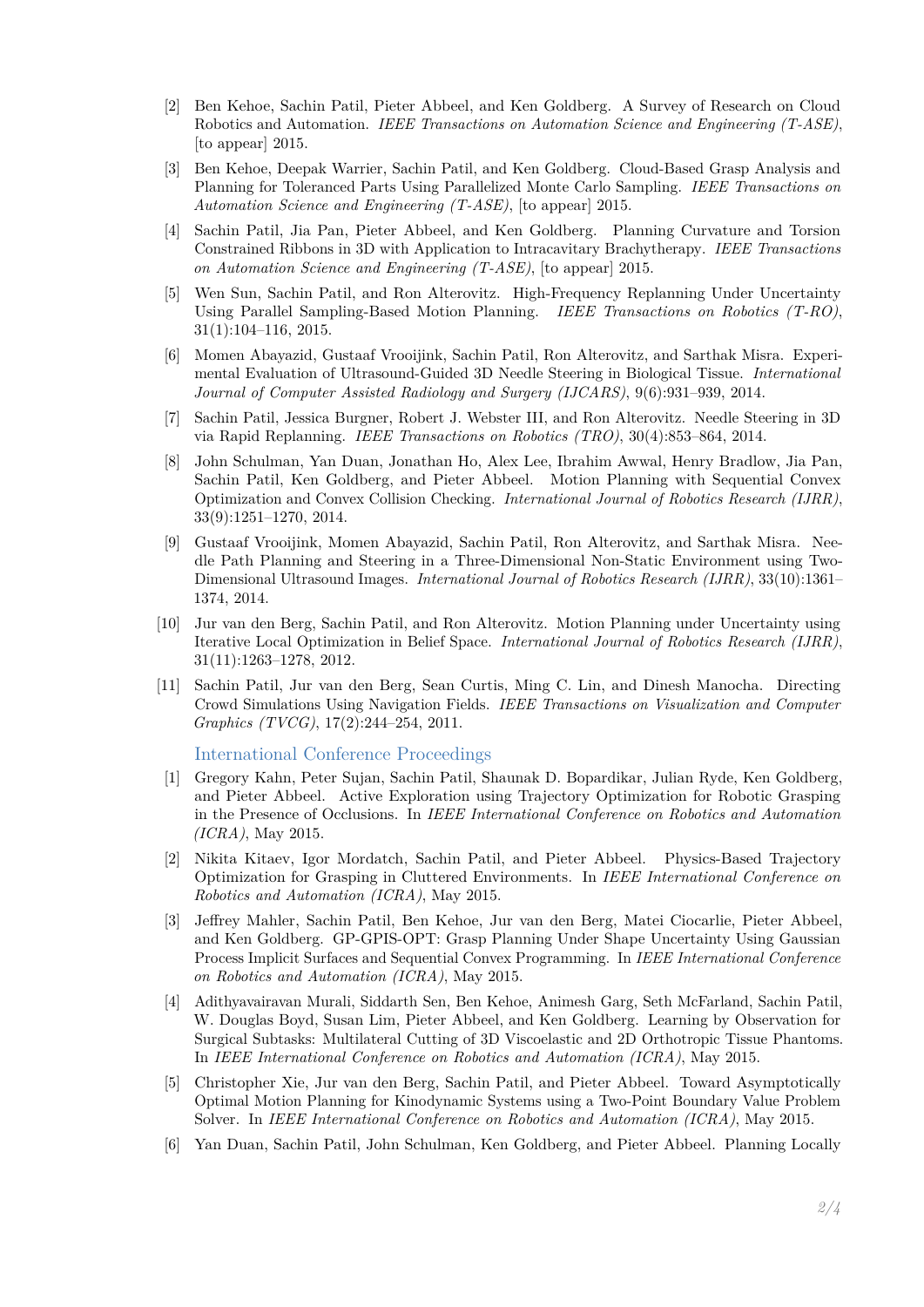Optimal, Curvature-Constrained Trajectories in 3D using Sequential Convex Optimization. In *IEEE International Conference on Robotics and Automation (ICRA)*, May 2014.

- [7] Animesh Garg, Timmy Siauw, Guang Yang, Sachin Patil, J. Adam M. Cunha, I-Chow Hsu, Jean Pouliot, Alper Atamturk, and Ken Goldberg. Exact Reachability Analysis for Planning Skew-Line Needle Arrangements for Automated Brachytherapy. In *IEEE International Conference on Automation Science and Engineering (CASE)*, 2014.
- [8] Ben Kehoe, Gregory Kahn, Jeffrey Mahler, Jonathan Kim, Alex Lee, Anna Lee, Keisuke Nakagawa, Sachin Patil, Walter Boyd, Pieter Abbeel, and Ken Goldberg. Autonomous Multilateral Surgical Debridement with the Raven Surgical Robot . In *IEEE International Conference on Robotics and Automation (ICRA)*, May 2014.
- [9] Jeffrey Mahler, Sanjay Krishnan, Michael Laskey, Siddarth Sen, Adithyavairavan Murali, Ben Kehoe, Sachin Patil, Jiannan Wang, Mike Franklin, Pieter Abbeel, and Ken Goldberg. Learning Accurate Kinematic Control of Cable-Driven Surgical Robots Using Data Cleaning and Gaussian Process Regression. In *IEEE International Conference on Automation Science and Engineering (CASE)*, 2014.
- [10] Pedro Moreira, Sachin Patil, Ron Alterovitz, and Sarthak Misra. Needle Steering in Biological Tissue using Ultrasound-based Online Curvature Estimation . In *IEEE International Conference on Robotics and Automation (ICRA)*, May 2014.
- [11] Sachin Patil, Yan Duan, John Schulman, Ken Goldberg, and Pieter Abbeel. Gaussian Belief Space Planning with Discontinuities in Sensing Domains. In *IEEE International Conference on Robotics and Automation (ICRA)*, May 2014.
- [12] Sachin Patil, Gregory Kahn, Michael Laskey, John Schulman, Ken Goldberg, and Pieter Abbeel. Scaling up Gaussian Belief Space Planning through Covariance-Free Trajectory Optimization and Automatic Differentiation. In *International Workshop on Algorithmic Foundations of Robotics (WAFR)*, Aug 2014.
- [13] Sachin Patil, Jia Pan, Pieter Abbeel, and Ken Goldberg. Planning Curvature and Torsion Constrained Ribbons in 3D with Application to Intracavitary Brachytherapy. In *International Workshop on Algorithmic Foundations of Robotics (WAFR)*, Aug 2014.
- [14] Animesh Garg, Sachin Patil, Timmy Siauw, Adam M. Cunha, I-Chow Hsu, Pieter Abbeel, Jean Pouliot, and Ken Goldberg. An Algorithm for Computing Customized 3D Printed Implants with Curvature Constrained Channels for Enhancing Intracavitary Brachytherapy Radiation Delivery . In *IEEE International Conference on Automation Science and Engineering (CASE)*, pages 466–473, Aug 2013.
- [15] Alex Lee, Yan Duan, Sachin Patil, John Schulman, Zoe McCarthy, Jur van den Berg, Ken Goldberg, and Pieter Abbeel. Sigma Hulls for Gaussian Belief Space Planning for Imprecise Articulated Robots amid Obstacles . In *IEEE International Conference on Intelligent Robots and Systems (IROS)*, pages 5660–5667, Nov 2013.
- [16] Sachin Patil, Jur van den Berg, and Ron Alterovitz. Estimating Probability of Collision for Safe Planning under Gaussian Motion and Sensing Uncertainty. In *IEEE International Conference on Robotics and Automation (ICRA)*, pages 3238–3244, May 2012.
- [17] Jur van den Berg, Sachin Patil, and Ron Alterovitz. Efficient Approximate Value Iteration for Continuous Gaussian POMDPs. In *AAAI Conference on Artificial Intelligence*, July 2012.
- [18] Ron Alterovitz, Sachin Patil, and Anna Derbakova. Rapidly-Exploring Roadmaps: Weighing Exploration vs. Refinement in Optimal Motion Planning. In *IEEE International Conference on Robotics and Automation (ICRA)*, pages 3706–3712, May 2011.
- [19] Edgar Lobaton, Jinghe Zhang, Sachin Patil, and Ron Alterovitz. Planning Curvature-Constrained Paths to Multiple Goals Using Circle Sampling. In *IEEE International Conference on Robotics and Automation (ICRA)*, pages 1463–1469, May 2011.
- [20] Sachin Patil, Jur van den Berg, and Ron Alterovitz. Motion Planning Under Uncertainty in Highly Deformable Environments. In *Robotics: Science and Systems (RSS)*, June 2011. **Selected for oral presentation**.
- [21] Jur van den Berg, Sachin Patil, and Ron Alterovitz. Motion Planning Under Uncertainty Using